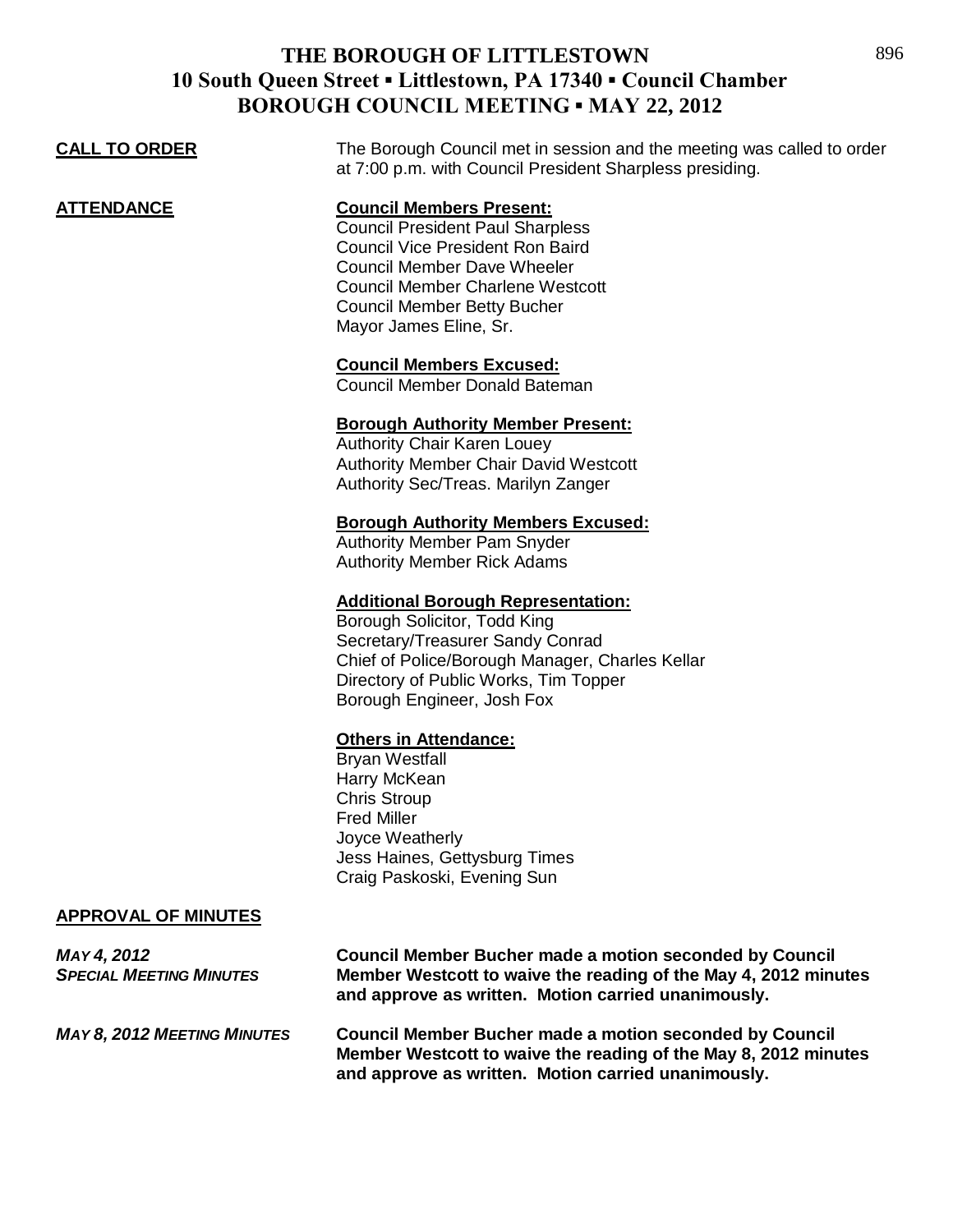| <b>APPROVAL AND</b><br><b>PAYMENT OF BILLS</b>                                  | <b>Council Member Westcott made a motion seconded by Council</b><br>Member Bucher to approve the accounts payable for the General,<br>Pool, Water and Sewer Funds from May 4, 2012 through May 15, 2012<br>in the amount of \$93,471.87. Motion carried unanimously.                                     |
|---------------------------------------------------------------------------------|----------------------------------------------------------------------------------------------------------------------------------------------------------------------------------------------------------------------------------------------------------------------------------------------------------|
|                                                                                 | <b>Council Member Westcott made a motion seconded by Council</b><br>Member Bucher to approve the payroll from May 4, 2012 through May<br>15, 2012 in the amount of \$40,812.92. Motion carried unanimously.                                                                                              |
|                                                                                 | <b>Council Member Westcott made a motion seconded by Council</b><br>Member Bucher to approve the Revenue and Expenditure report for<br>the month of April.                                                                                                                                               |
| <b>NEW BUSINESS</b>                                                             |                                                                                                                                                                                                                                                                                                          |
| <b>HIRE TWO NEW OFFICER</b><br><b>ANTHONY LUPIAN</b><br><b>ANTHONY GILBERTO</b> | <b>Council Vice President Baird made a motion seconded by Council</b><br>Member Bucher to hire Anthony Lupian and Anthony Gilberto as full-<br>time Police Officers with a start date of May 29, 2012 and a starting<br>salary of \$47,225.53. Motion carried unanimously.                               |
| <b>SWEARING IN OF ANTHONY LUPIAN</b><br><b>ANTHONY GILBERT</b>                  | Mayor James Eline, Sr. swore in Anthony Lupian and Anthony Gilberto.                                                                                                                                                                                                                                     |
| <b>RECESS</b>                                                                   | Council President Sharpless recessed the meeting of Council at 7:15pm to<br>allow the Borough Authority to go into session.                                                                                                                                                                              |
| <b>BOROUGH AUTHORITY</b>                                                        | The meeting of the Littlestown Borough Authority was call to order at<br>7:15pm with Authority Chairperson, Karen Louey presiding.                                                                                                                                                                       |
| <b>CONTRACT 11-4 PAYMENT NO. 4</b>                                              | Authority Secretary Zanger made a motion seconded by Authority<br>Member Westcott to approve Payment No. 4 to Fayetteville<br>Contractors, Inc. for Contract 11-4 in the amount of \$112,580.05.<br>Motion carried unanimously.                                                                          |
| <b>CONTRACT 11-1</b><br><b>CHANGE ORDER NO. 2</b>                               | Authority Member Westcott made a motion seconded by Authority<br>Secretary Zanger to approve Change Order No. 2 to PSI Pumping<br>Solutions, Inc. for Contract 11-1 to Fayetteville Contractors, Inc. in<br>the amount of \$9,385.19. Motion made unanimously.                                           |
| <b>CONTRACT 11-1 FINAL PAYMENT</b>                                              | Authority Member Westcott made a motion seconded by Authority<br>Secretary Zanger to approve the Final Payment to PSI Pumping<br>Solutions, Inc. for Contract 11-4 in the amount of \$124,479.07<br>contingent upon receipt of acceptable Operation and Maintenance<br>Manuals. Motion made unanimously. |
| <b>CONTRACT 11-4</b><br><b>CHANGE ORDER NO. 2</b>                               | Authority Secretary Zanger made a motion seconded by Authority<br>Member Westcott to approve Change Order No. 2 to Fayetteville<br>Contractors, Inc. for Contract 11-4 in the amount of \$4,801.32. Motion<br>carried unanimously.                                                                       |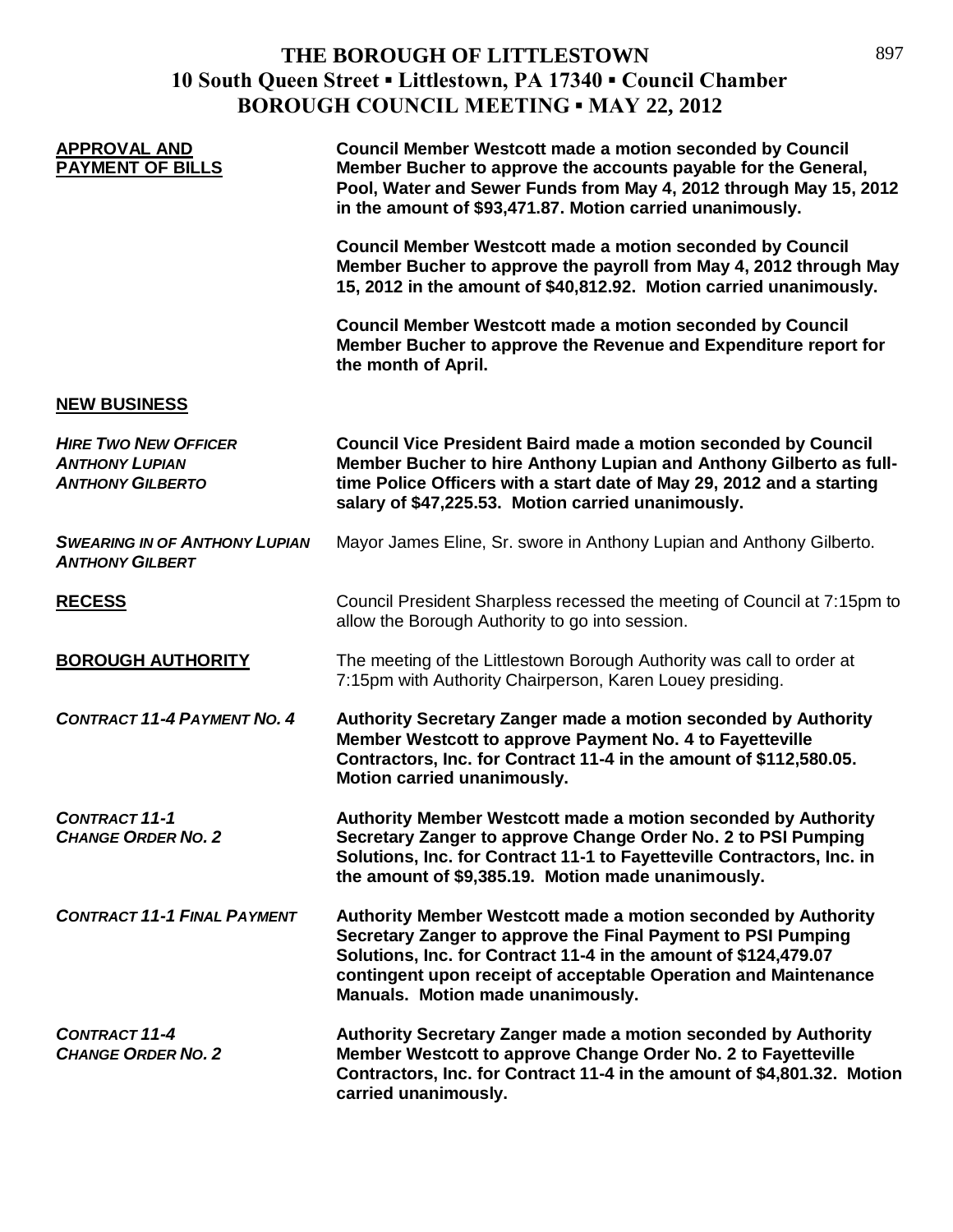| <b>SUPPLEMENT NO. 6 PENNVEST</b><br><b>APPLICATION ASSISTANCE</b> | Authority Member Westcott made a motion seconded by Authority<br>Secretary Zanger to approve Supplement No. 6 from HRG for<br>Pennvest Application Assistance in the amount of \$9,800.00. Motion<br>carried unanimously.                                                                                |
|-------------------------------------------------------------------|----------------------------------------------------------------------------------------------------------------------------------------------------------------------------------------------------------------------------------------------------------------------------------------------------------|
| <b>ADJOURN</b>                                                    | Authority Member Westcott made a motion seconded by Authority<br>Secretary Zanger to adjourn the meeting of the Littlestown Borough<br>Authority. Motion carried unanimously.                                                                                                                            |
|                                                                   | The meeting of the Littlestown Borough Authority was adjourned at<br>7:19pm.                                                                                                                                                                                                                             |
| <b>RECONVENE</b>                                                  | Council President Sharpless reconvened the meeting of the Littlestown<br>Borough Council at 7:19pm.                                                                                                                                                                                                      |
| <b>NEW BUSINESS (Cont'd)</b>                                      |                                                                                                                                                                                                                                                                                                          |
| <b>CONTRACT 11-4 PAYMENT NO. 4</b>                                | <b>Council Member Westcott made a motion seconded by Council Vice</b><br>President Baird to approve Payment No. 4 to Fayetteville<br>Contractors, Inc. for Contract 11-4 in the amount of \$112,580.05.<br>Motion carried unanimously.                                                                   |
| <b>CONTRACT 11-1</b><br><b>CHANGE ORDER NO. 2</b>                 | <b>Council Member Westcott made a motion seconded by Council</b><br>Vice President Baird to approve Change Order No. 2 to PSI Pumping<br>Solutions, Inc. for Contract 11-1 to Fayetteville Contractors, Inc. in<br>the amount of \$9,385.19. Motion made unanimously.                                    |
| <b>CONTRACT 11-1 FINAL PAYMENT</b>                                | <b>Council Member Westcott made a motion seconded by Council</b><br>Member Bucher to approve the Final Payment to PSI Pumping<br>Solutions, Inc. for Contract 11-4 in the amount of \$124,479.07<br>contingent upon receipt of acceptable Operation and Maintenance<br>Manuals. Motion made unanimously. |
| <b>CONTRACT 11-4</b><br><b>CHANGE ORDER NO. 2</b>                 | <b>Council Member Westcott made a motion seconded by Council</b><br>Member Bucher to approve Change Order No. 2 to Fayetteville<br>Contractors, Inc. for Contract 11-4 in the amount of \$4,801.32. Motion<br>carried unanimously.                                                                       |
| <b>SUPPLEMENT NO. 6 PENNVEST</b><br><b>APPLICATION ASSISTANCE</b> | <b>Council Member Westcott made a motion seconded by Council</b><br>Member Bucher to approve Supplement No. 6 from HRG for Pennvest<br>Application Assistance in the amount of \$9,800.00. Motion carried<br>unanimously.                                                                                |
| <b>PROFESSIONAL SERVICES</b><br><b>LUMBER STREET PHASE II</b>     | <b>Council Member Westcott made a motion seconded by Council</b><br>Member Bucher to approve the Proposal for Professional Services<br>related to Lumber Street Phase II Improvements for a lump sum fee of<br>\$10,000.00. Motion carried unanimously.                                                  |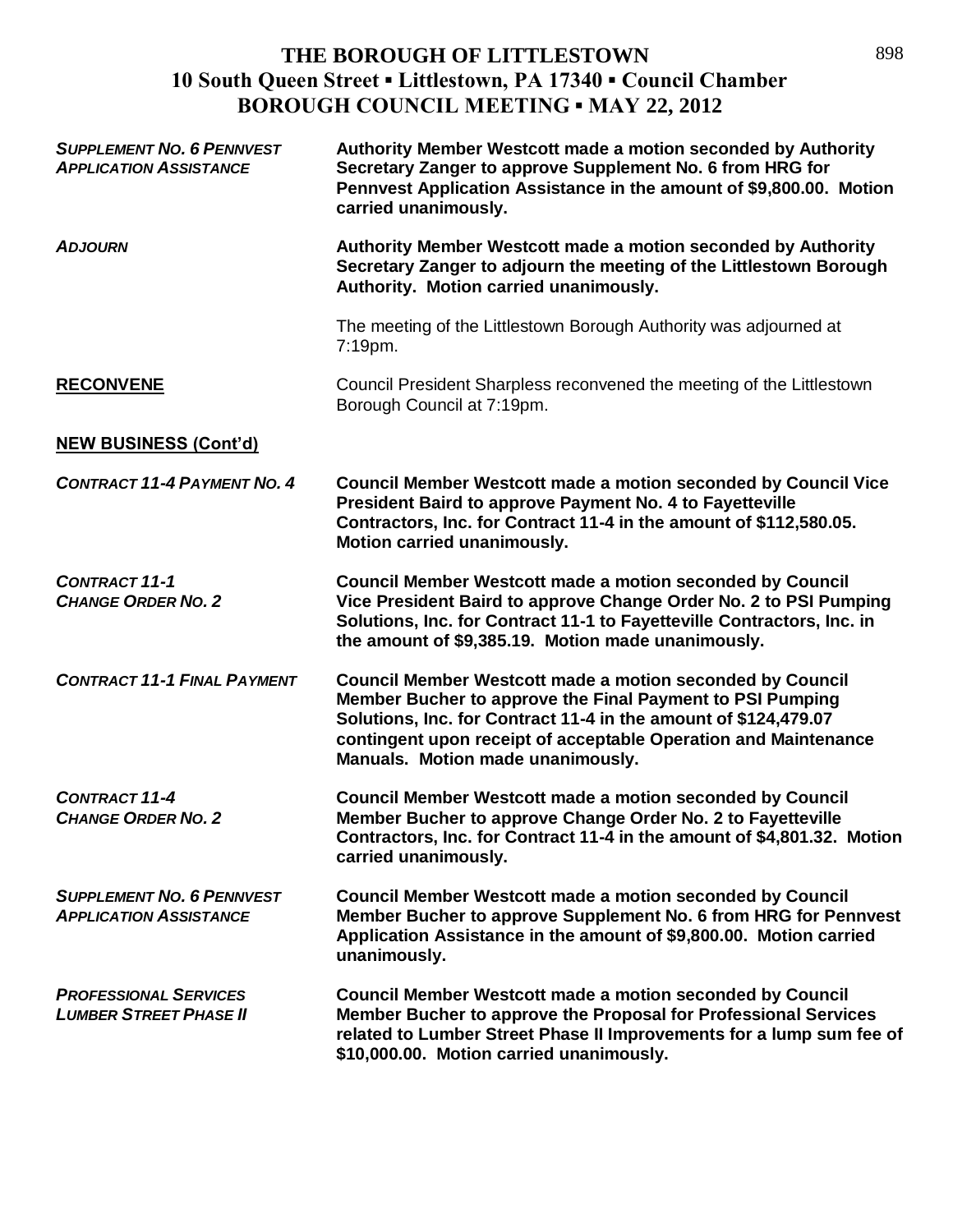| <b>RESOLUTION FOR CDBG GRANT</b><br><b>SUBMISSION</b> | <b>Council Member Westcott made a motion seconded by Council</b><br>Vice President Baird to approve a Resolution Authorizing the<br>submission of an Application for 2012 Community Development<br><b>Block Grant Funds to the Pennsylvania Department of Community</b><br>and Economic Development. Motion carried unanimously.                                                                     |
|-------------------------------------------------------|------------------------------------------------------------------------------------------------------------------------------------------------------------------------------------------------------------------------------------------------------------------------------------------------------------------------------------------------------------------------------------------------------|
| <b>REPORTS</b>                                        |                                                                                                                                                                                                                                                                                                                                                                                                      |
| <b>Mayor</b>                                          | Mayor, James Eline, Sr. informed Council that he had nothing to report.                                                                                                                                                                                                                                                                                                                              |
| <b>Chief of Police/Manager</b>                        | Chief of Police, Charles Kellar informed Council of the following:<br>Progress still continues with Royal Farms and things are moving<br>along<br>Parts and the new motor for the Meadowview Lift Station have<br>been ordered<br>The Drug Take Back was a big success and thanks went out to all<br>$\bullet$<br>who participated<br>Short Term Financing for the WWTP Project<br>$\bullet$         |
| <b>SHORT TERM FINANCING WWTP</b>                      | <b>Council Member Westcott made a motion seconded by Council Vice</b><br>President Baird to direct and authorize Sandy Conrad and Charles<br>Kellar to move forward with gather information and options regarding<br>short term funding for the WWTP Project with the assistance from<br>Bond Counsel and HRG. Motion carried unanimously.                                                           |
|                                                       | The trailer was picked up and the funds came from the Edna Rec<br>$\bullet$<br><b>Park Trust Account</b>                                                                                                                                                                                                                                                                                             |
| <b>Director of Public Works</b>                       | Director of Public Works, Tim Topper informed Council that his report was<br>turned in earlier to Council and asked if there were any questions.                                                                                                                                                                                                                                                     |
| <b>Code Enforcement Office</b>                        | Code Enforcement Officer, Bryan Westfall informed Council that there are<br>a lot of grass violations which he is working on getting resolved.                                                                                                                                                                                                                                                       |
| <b>Borough Solicitor</b>                              | Solicitor Todd King informed Council that he had some items for executive<br>session and the Access Agreement for 33 Lumber Street was completed<br>and was before Council for approval.                                                                                                                                                                                                             |
|                                                       | Access Agreement Council Member Westcott made a motion<br>seconded by Council Vice President Baird to approve the Access<br>Agreement between the Borough of Littlestown and the property<br>owners of 33 Lumber Street, Patrick G. Foltz and Michelle L. Foltz.<br>Council President Sharpless stated that this was a non-agenda item<br>and asked for public comments. Motion carried unanimously. |
| <b>Borough Engineer</b>                               | Borough Engineer, Josh Fox informed Council of the following:<br><b>Contract 11-1 - Water System Improvements</b><br>The final inspection was held on May 3, 2012 and all outstanding<br>items have been completed with the exception of the O&M<br>Manuals and Record Drawings.                                                                                                                     |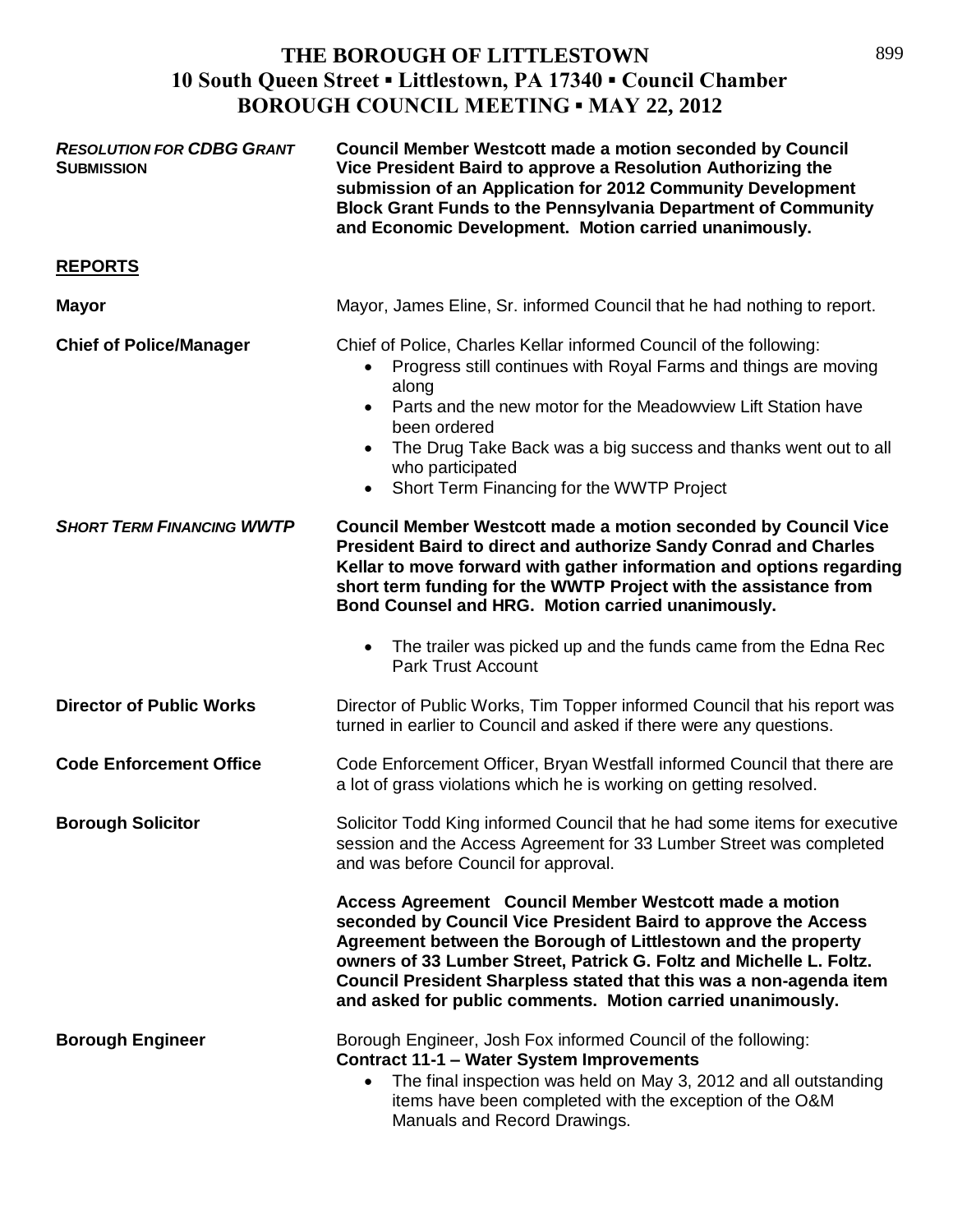|                                                             | Contract 11-4 - Lumber Street Utility & Roadway Improvements<br>Work continues on site that generally includes installation of<br>sanitary sewer laterals and installation of water mains.                                                                                                                                                                                                                                                                                      |
|-------------------------------------------------------------|---------------------------------------------------------------------------------------------------------------------------------------------------------------------------------------------------------------------------------------------------------------------------------------------------------------------------------------------------------------------------------------------------------------------------------------------------------------------------------|
|                                                             | <b>Wastewater Treatment Plant Upgrade</b><br>Final design is in the process of being completed and two (2)<br>copies of the final design documents will be delivered to the<br>Borough on May 15, 2012.                                                                                                                                                                                                                                                                         |
| <b>Borough Consultant</b>                                   | Borough Consultant, Jim Schumacher was not in attendance this evening<br>but an email was received by him indicating that he had nothing to report.                                                                                                                                                                                                                                                                                                                             |
| <b>REPORTS OF BOARD</b><br><b>COMMITTEES AND COMMISIONS</b> |                                                                                                                                                                                                                                                                                                                                                                                                                                                                                 |
| <b>PLANNING COMMISSION</b>                                  | No minutes were received.                                                                                                                                                                                                                                                                                                                                                                                                                                                       |
| <b>RECREATION BOARD</b>                                     |                                                                                                                                                                                                                                                                                                                                                                                                                                                                                 |
| <b>POOL HOPS</b>                                            | <b>Council Member Westcott made a motion seconded by Council</b><br>Member Bucher to approve the recommendation from the Recreation<br>Board to have the following pool hops on June 20 <sup>th</sup> , July 25 <sup>th</sup> and<br>August 22 <sup>nd</sup> between 8:00pm and 10:00pm and to hire Sound Waives<br>Entertainment for their DJ services at \$100 per Hop and guests will<br>be charge an entry fee of \$5.00 per person per Hop. Motion carried<br>unanimously. |
| <b>LIFEGUARD UMBRELLAS</b>                                  | <b>Council Member Westcott made a motion seconded by Council</b><br>Member Bucher to approve the recommendation from the Recreation<br>Board to order four lifeguard umbrellas with a total not to exceed<br>\$300.00. Motion carried unanimously.                                                                                                                                                                                                                              |
| <b>METAL PICNIC TABLES</b>                                  | <b>Council Member Westcott made a motion seconded by Council</b><br>Member Bucher to approve the recommendation from the Recreation<br>Board to order two metal picnic tables with a total not to exceed<br>\$500.00. Motion carried unanimously.                                                                                                                                                                                                                               |
| <b>PUBLIC COMMENTS</b>                                      | Mr. Fred Miller had concerns regarding the dust on Lumber Street and the<br>amount of traffic that is going back there while it is under construction.<br>The Boroughs Engineer will address the issue with the contractors to see<br>what can be done.                                                                                                                                                                                                                         |
| <b>RECESS</b>                                               | Council President Sharpless recessed the meeting of the Littlestown<br>Borough Council at 8:28pm for an executive session to discuss personnel<br>and potential litigation.                                                                                                                                                                                                                                                                                                     |
| <b>RECONVENE</b>                                            | The meeting of the Littlestown Borough Council was reconvened at<br>9:20 pm and the public was invited back in.                                                                                                                                                                                                                                                                                                                                                                 |